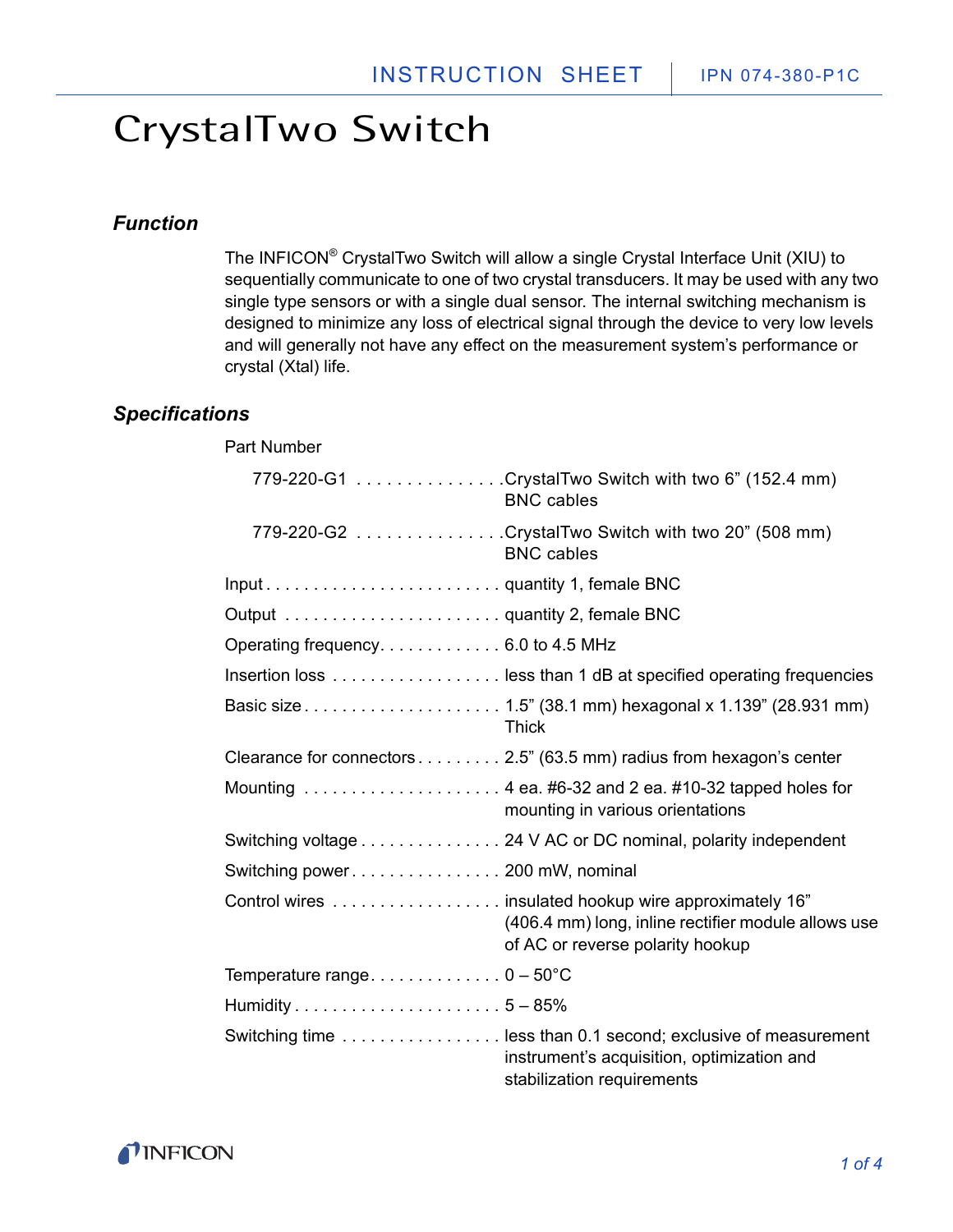|   | attachment between CrystalTwo and                |
|---|--------------------------------------------------|
|   | feedthroughs. Alternatively, a CrystalTwo Switch |
|   | with two 20" (508 mm) male-male BNC cables can   |
|   | be purchased.                                    |
| . | $\cdots$                                         |

Weight . . . . . . . . . . . . . . . . . . . . . . . 3.5 oz. (100 g)

#### *Compatibility*

The CrystalTwo Switch is compatible with all ModeLock Deposition Controllers. Refer to your instrument operating manual for crystal switching details.

#### *Installation*

See Figure 1 and Figure 2. The CrystalTwo Switch requires 24 volt power to switch the XIU to XTAL 2. In the un-powered condition the electrical connection is between the XIU and XTAL 1. The 24 volt power may be either polarity of DC or AC; the inline rectifier package insures that the switch is properly powered.

There are two 6" or two 20" BNC cables shipped with each CrystalTwo Switch. These are to be used to connect the two outputs (XTAL 1 & XTAL 2) to the feedthrough of the appropriate transducer. It is suggested that the cable supplied with the XIU be used to connect the XIU to the terminal marked XIU on the CrystalTwo switch.

Rigidly mounting the switch is suggested, especially if there is a possibility of frequent movement of the cables. There are 6 threaded mounting holes available for permanently mounting the CrystalTwo Switch. Four #6-32 holes are available on the hexagonal base and two #10-32 holes are available on one side face.

#### *Integration With Controller*

Coordination of the CrystalTwo Switch with the deposition process is very straightforward. Use the Crystal Switch relay function with normally open contacts and parallel the CrystalTwo Switch's control wires with those of the Shutter Actuator control valve. This will transfer electrical contact to the backup transducer as the shutter exposes it.

It is normal for the controller to not use the information from the new crystal immediately as it takes about one second for the measurement system to acquire and optimize the resonance. There is also a built-in delay to allow the freshly exposed crystal to thermally stabilize. This switching sequence normally lasts 5-6 seconds.

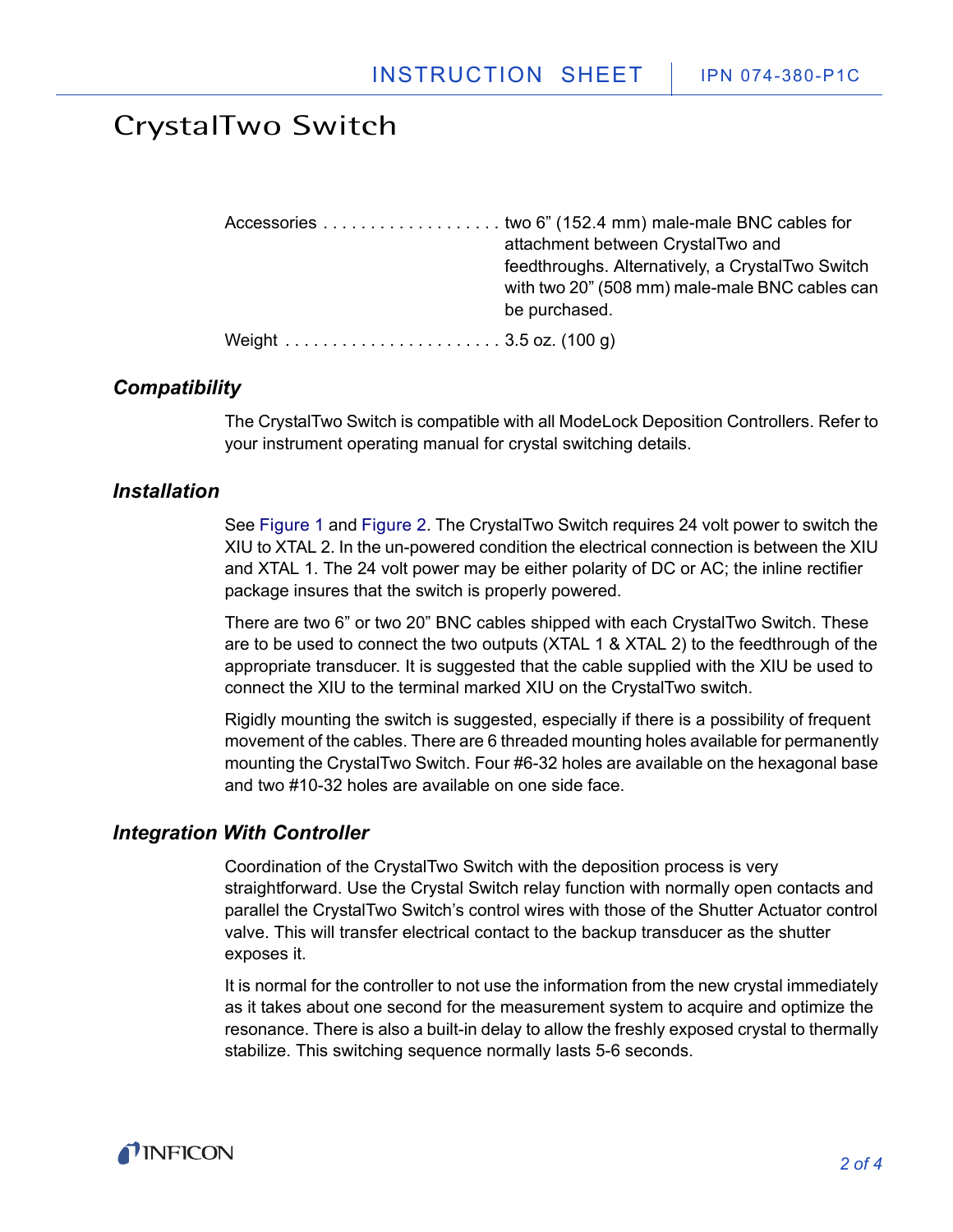